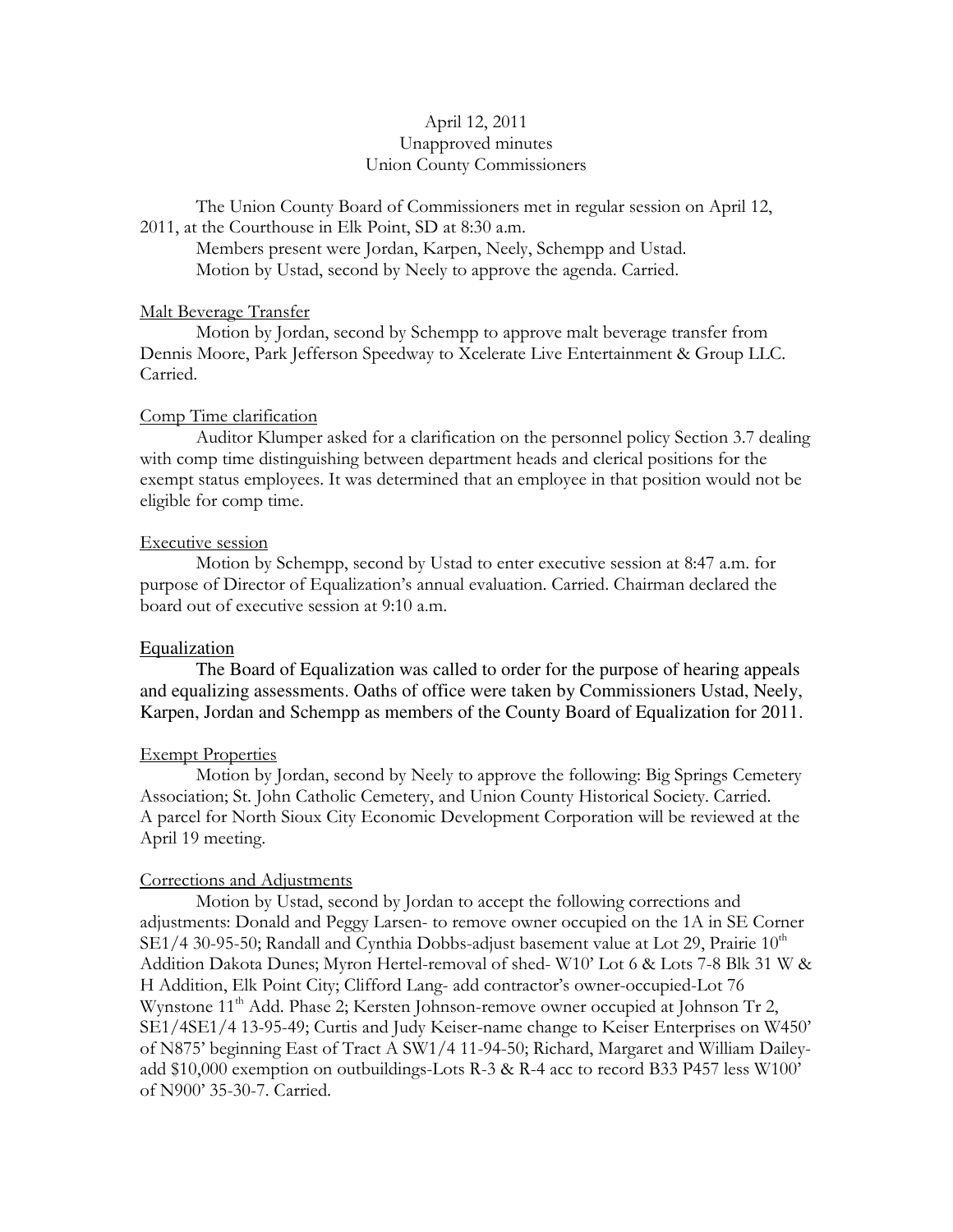## Exempt Report

Motion by Jordan, second by Neely to approve the veteran exemption, paraplegic Veteran exemption, elderly & disability freeze and renewable energy in the total amount of \$3,087,568. Carried.

# Appeals for 2011

#2011-001. Mark and Kris Brown. Lot 10 Golf Course 18<sup>th</sup> Add., Dakota Dunes. Houses assessed at 538,539. Mark Brown present for appeal. Brown used comparables in the neighborhood that are paying approximately \$2,000 a year less in property tax than he is for this property. Motion by Jordan, second by Ustad to lower the house valuation from the Assessor's recommended change of 518,856 to 415,500 compromising on the sale prices of the Assessor's comparables. Vote: 1aye (Jordan), 4 nay. Motion failed. Motion by Ustad, second by Jordan to lower the Assessor's recommended change of 518,865 to 422,800. Vote: 4 aye, 1 nay (Karpen) Carried.

#2011-002. Melvin and Mary Dohem. Lot 21 Dakota Dunes Golf Course 4<sup>th</sup> Add., Dakota Dunes. Melvin Dohmen present for appeal. Dohmen commented on the square footage of the structure and about the finish of the basement area. Dohmen requested value be changed to 205,000 for total property. Assessor's value- \$38,332- land/\$175858 for structure. Motion by Ustad, second by Jordan to lower the structure to 171,668. (land same). Vote 4 aye, 1 nay (Neely). Carried.

#2011-003. Pat and Penny Carter. All lot 12 Blk 10 Original, Elk Point City. Pat Carter present for appeal. Carter purchased property for \$44,000 in 2010 and is asking that the structure be valued the same as purchase price-\$35,500. Assessor's value was 39,870; local board lowered to 37,967. Motion by Jordan, second by Neely to set value at the local board value of 37,967 for the structure. Carried.

#2011-004. Glenn & Shirley Heaton. Lot 4 Meadows 1<sup>st</sup> Addition in Dakota Dunes. Motion by Jordan, second by Schempp to leave at Assessor's value of 25,440/183,500. Carried. #2011-005. John and Pat Bartholomew. Lot 10 Dakota Dunes Golf course 22<sup>nd</sup> Addition, Dakota Dunes, SD. Value of structure-492,849/land-92,500. John and Pat Bartholomew present for appeal. John Bartholomew discussed the comparables stating that several were larger and better quality homes than his. He requested 440,000 total price based on the square footage of comparables and using those sale prices. Motion by Schempp, second by Neely to remain at the Assessor's recommended change of 404,680 (land value remain at 92,500). Motion carried.

#2911-006. Brent ad Kristin Beswick. Lot 1 Meadows 10<sup>th</sup> Addition, Dakota Dunes, SD. Land-40,290; structure-239,400. Motion by Jordan, second by Ustad to remain at the Assessor's recommended value of 36,627/217,639. Carried.

## Recess

Board of Equalization will recess until April 19, 2011.

## Adjournment

 Motion by Jordan, second by Schempp to adjourn Board of Commissioners until April 19 at 8:30 a.m. Carried.

# $\operatorname{ATTEST:}$